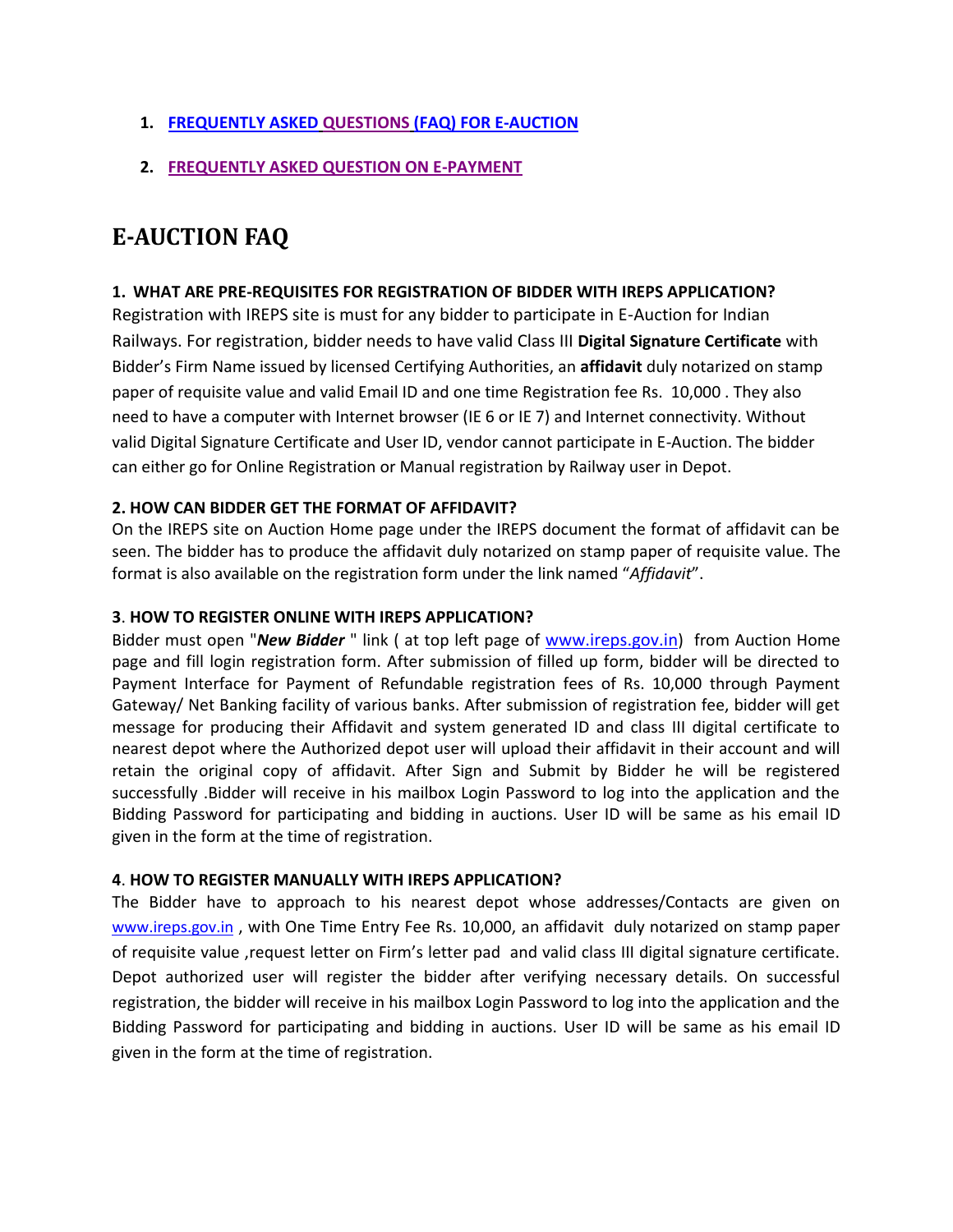## **5. AFTER REGISTRATION, CAN I PARTICIPATE IN ALL E-AUCTIONS OF VARIOUS DEPOTS ON INDIAN RAILWAYS?**

Yes, registered bidders can participate in any E-auction being conducted in various depots of Indian Railways.

## **6. WHAT TO DO AFTER RECEIVING PASSWORDS?**

Connect to http://ireps.gov.in, click *Login*, enter your registered email ID as user ID and enter the Login password received in your email. System will prompt to change Login and Bidding password immediately. Change the password of your choice as per Password Policy displayed on the same page. After changing the password, fill in Statutory and Bank details of your firm as prompted by the system. Bidder should also subscribe the Depots for which he is interested in receiving the mailers about auction schedule, corrigendum etc. for these depots.

### **7**. **WHAT TO DO WHEN PASSWORD IS NOT RECEIVED AFTER NEW REGISTRATION?**

Please be sure that your request for registration along with payment has been successfully submitted online or through any authorized Depot user. If no e-mail containing system generated password is found in Inbox of your email Account, check the same in Spam, Junk etc. If it is not found anywhere, then open the login Page and click either "*Click Here to get Password using Digital Signature*" or "*Click Here to get Password through e-mail ID* ". If system accepts the user ID (e-mail ID), then attach Digital Signature Certificate and re-set the password or obtain the same over email. In case system throws the message- "**Error Code: ADM.008 Message: User Name is not registered with us',** it seems that you are not registered with the site. In such cases, you need to register again. If payment has already been made online and the amount has been deducted from your account, please contact CRIS helpdesk before submission of fresh request. In case of manual registration, authorized depot user will verify the details before registering again.

### **8. WHAT TO DO WHEN FORGOT LOGIN PASSWORD?**

In case of Forgot password there are two ways to get new password: "*Click Here to get Password through e-mail*" on login page, user has to submit his email id which was provided at the time of initial registration with the website, click on Submit button and attach his valid Digital Signature Certificate. His/her new password will be sent to the registered e-mail ID.

"*Click Here to get Password using digital Signature*" user has to submit his email id which was provided at the time of initial registration with the website, click on Submit button and attach his valid Digital Signature Certificate. System will permit the user to assign new password directly.

### **9. WHAT TO DO WHEN FORGOT BIDDING PASSWORD?**

The bidder has a link *Get Forgot Bidding Password* from the right navigation in his home Page, after clicking the same, bidder will be prompted to attach his Digital Signature and after this, system will prompt the bidder to set the new bidding password.

### **10. HOW TO CHANGE THE LOGIN PASSWORD?**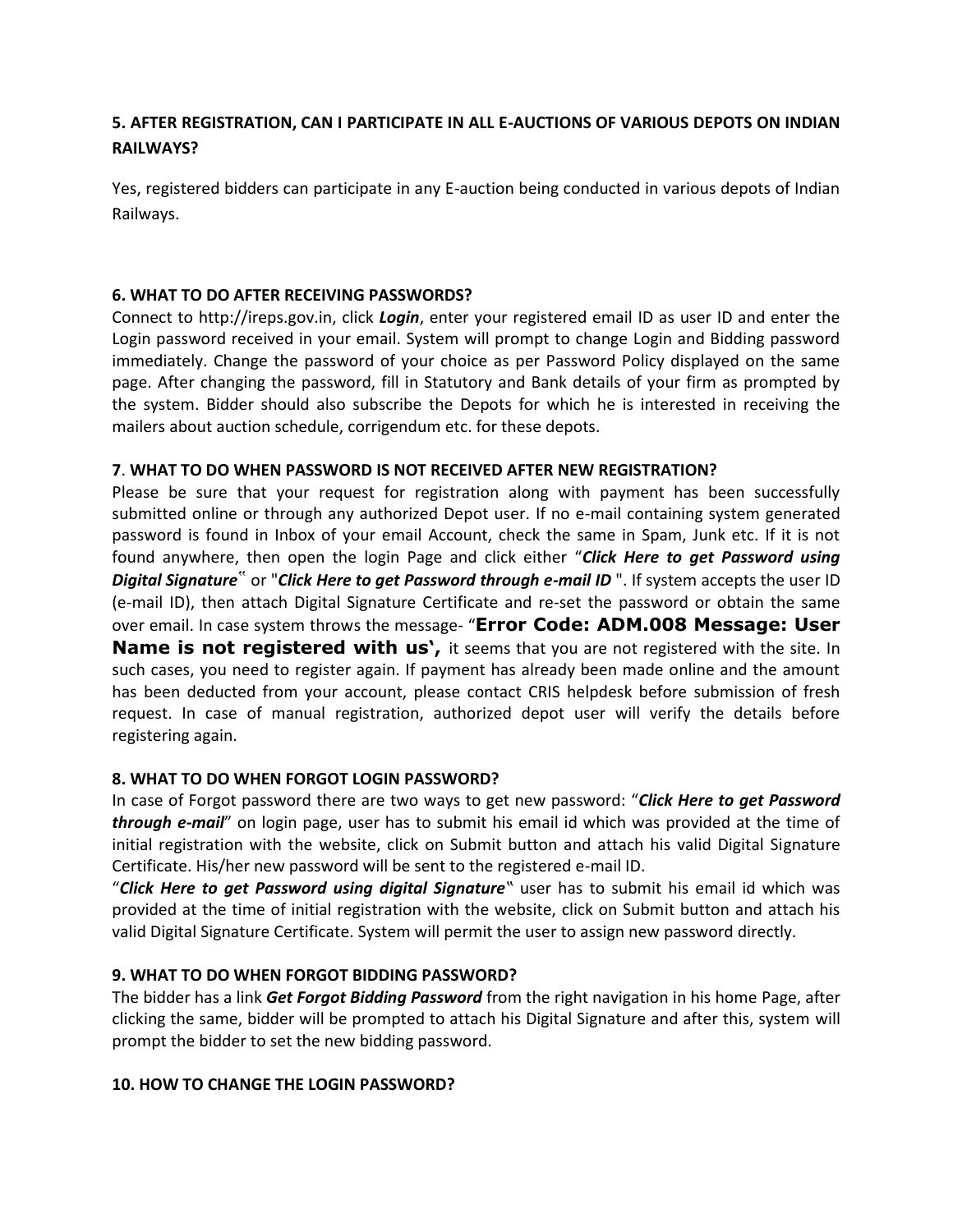The bidder has a link *Change Login password* from the right navigation in his home Page, after clicking the same, bidder will be prompted to attach his Digital Signature and after this, system will prompt the bidder to set the new bidding password and a mail is triggered to the email ID of Bidder.

## **11. HOW TO CHANGE THE BIDDING PASSWORD?**

Logged in Bidder click on *Change Bidding Password* from the right navigation of his home page and Enter Old Bidding Password and Enter New Bidding Password and e-mail.

## **12. HOW THE BIDDER WILL KNOW ABOUT E-AUCTION SCHEDULE/CATALOGUE FOR A DEPOT FROM IREPS APPLICATION***?*

The registered Bidder will get email/SMS and the catalogue will be shown in his Inbox "My Catalogues" if he has subscribed the Depot. Besides all types of users whether Anonymous/Bidders/Rly. users can click on the link *View Indian Railways E- Auction* Schedule available on left hand side of E- Auction Home page.They can search for desired details by selecting relevant parameters**.**

### **13. HOW THE BIDDER CAN DE-REGISTER FROM E-AUCTION**?

Logged in Bidder can click on 'Bidder De-registration' from the left navigation of home page and enter the Bidding Password. Such de-registered bidder can login to his home page for viewing various details and perform authorized activities on previous E- auctions but he cannot view/participate in bidding. He can approach COS or FA&CAO /Northern Railway/Baroda House New Delhi for refund of registration amount.

### **14. HOW TO SUBMIT BID FOR A PARTICULAR LOT ON-LINE?**

- Please ensure that JRE 1.6 has been installed on your machine. If the same is not installed, install the same as per details given in system settings (Point no.-4 ). "*Click Here to download Java 1.6* "this is one time activity.
- Then Logged in Bidder should open his inbox "*My Catalogues*" on his home page and open the desired catalogue. If the required catalogue does not appear in his inbox, click on '*View Indian Railways E- Auction Schedule*' from the right navigation and search required E-Auction Catalogue by entering relevant parameters, then click on 'View Auction catalogue Icon'. Bidder can now choose the lot for which he wants to bid. Then click on '*Enter*' Button, fill in bidding password.
- Bidding screen showing relevant details of selected lot will be open.
- Click On *'Enter Rate'*, pop up will open with some message related to rate, read it carefully and enter your rate, then click on submit button. A message will appear for your confirmation regarding the Rate entered, If you are sure that rate entered by you are correct, click 'Yes'. Your bid will be submitted and a confirmation message with Bid ID will be shown.
- You can close this pop up, refresh the bidding screen and can submit further bids in the same manner.
- Any number of bids can be submitted before closure of Auction for the particular lot.
- Bidder can submit bids for any number of lots simultaneously by opening in new tab or in new window.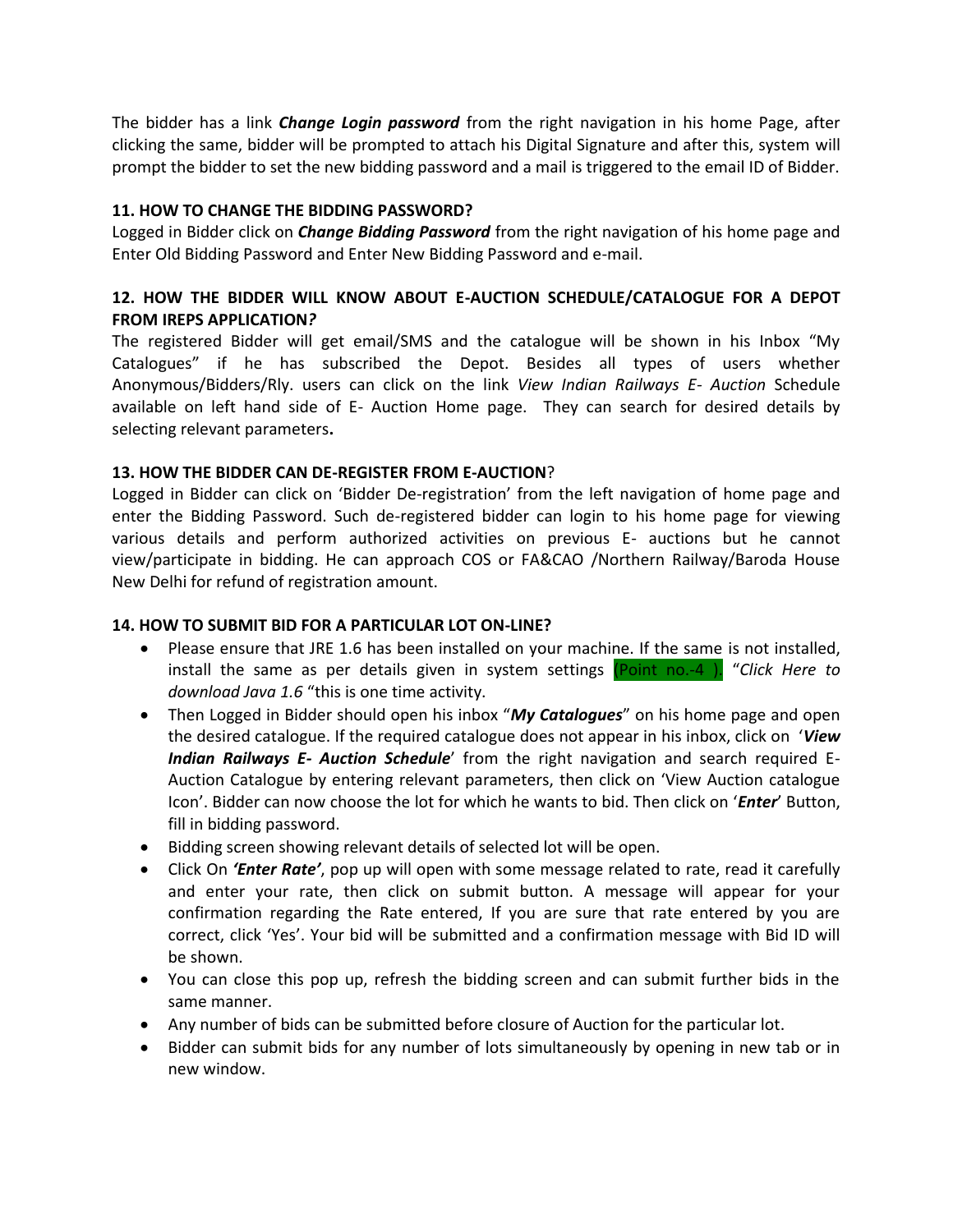## **15. HOW TO KNOW WHETHER MY BID IS SUCCESSFULLY SUBMITTED ON THE WEBSITE?**

After successful submission of each bid, system will generate and display unique Bid ID with Date and Time of submission, which will be a reference to your bid. Bidder can note the same or take the screen shot.

## **16. CAN I SUBMIT MULTIPLE BIDS FOR DIFFERENT LOTS PERTAINING TO VARIOUS DEPOTS?**

Yes, Bidder can submit multiple bids for different lots by opening in new window. They can simultaneously bid for different running E- auctions of various depots of Indian Railways.

## **17**. **WHAT IS CLOSE ENDED E-AUCTION**?

The Close Ended E-Auction has pre-defined closing time for every Lot. This closing time, however, gets auto-extended if some bid is received within one minute before closing time of lot. This extension is for fixed time called **Duration of Auto extension but Number of auto extensions is limited for each Lot. Detailed lot specific information can be seen in header of bidding Screen.**

### **18. DO THE BIDDING STOPS AFTER OFFICE CLOSING TIME**?

No, Bidding does not stop after office closing.

## **19**. **WHAT IS OPEN ENDED AUCTION**?

Open Ended Auction has no pre-defined closing time of lots, it has **Cool Off period**. After opening a lot for bidding, if no bid is received within the cooling off period, it will get closed after lapse of cooling off period. Hence, whenever any bid is received, lot closing time gets auto extended by cooling off period from the bid arrival time. And if further bids are received within this period, the lot closing time gets auto extended again and so on. However no lots get closed after 7:30 hrs in the evening and such lots will get auto extended to next morning.

### **20. IMPORTANCE OF VARIOUS PARAMETERS SHOWN IN BIDDING SCREEN/AUCTION CATALOGUE**.

- **Cooling off period**: the period after which the lot will close if no bid is received in this duration. This is applicable for Open Ended E-Auctions only.
- **Auto extension**: closing time of a lot gets extended for fixed duration if some bid is received in last one minute of closing time.
- **Duration of Auto extension**: for how long the lot will extend if bid is received in last one minute of closing time.
- **Max. No. of auto extensions**: Maximum no. of times the lot closing will extend if bid is received within last one minute of closing time of lot.
- **Open ended auction**: type of Auction as defined above.
- **Close ended auction**: type of Auction as defined above.
- **Time remaining**: How Much time is remaining in Closing of Lot.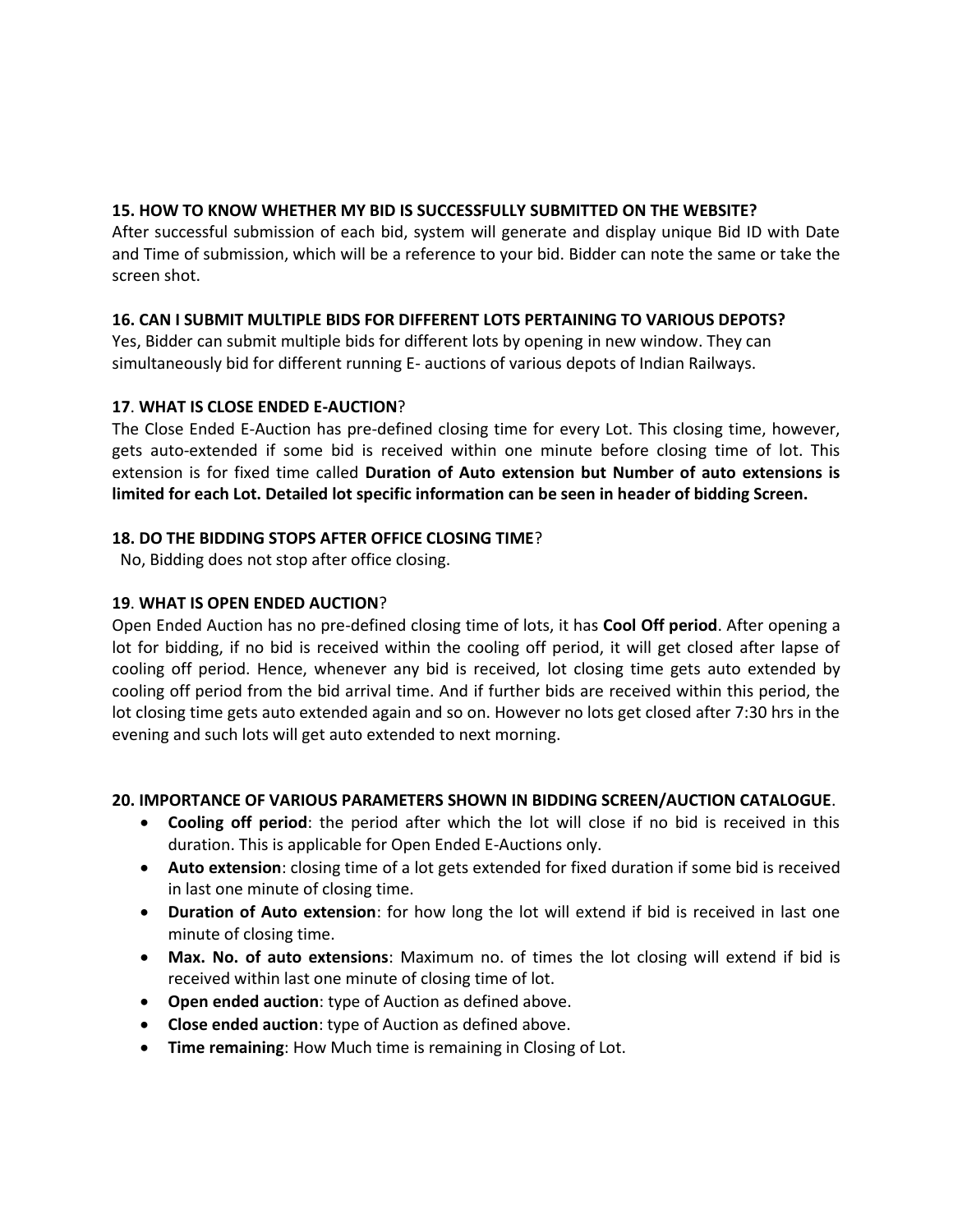- **Sale quantity/sale unit:** The quantity put up for sale in a lot and unit for the same. The bidding is done as per sale unit for sale quantity. For example- If sale quantity for a lot of RAIL is 50 MT, the bidder is expected to submit bid for each MT of the material.
- **Deliverable Quantity/Delivery Unit**: If 1 MT=100 meters, successful bidder will be given delivery of 50\*100 meters of rails in the lot.

## **21. CAN I SEE IDENTITY OF OTHER BIDDERS PARTICIPATING IN THE AUCTION? DOES RAILWAY OFFICIAL KNOW WHICH BIDDERS ARE PARTICIPATING IN E- AUCTION?**

Neither bidder nor Railway user can see any bidder's identity during bidding. However bidders will be able to see their own bids. After the closure of Auction the bidders and railway users can see identity of all the bidders.

## **22. HOW BIDDER CAN SEE THE LOTS IN WHICH HE HAS PARTICIPATED IN BIDDING?**

By opening *'My Catalogue'* Inbox available on Home Page of logged in user, Bidder will see various catalogues. After opening the desired catalogue and clicking on lcon 'View Bidding History' against the desired lot, complete bidding history of the Lot will be displayed. Bidder's own bids will be clearly displayed with his identity.

## **23. HOW THE BIDDER KNOWS WHICH LOTS HAVE BEEN AWARDED TO HIM? HOW CAN THE BIDDER SEARCH FOR BID SHEET?**

Bidder can see the lots awarded by opening *'Lots Awarded' inbox* available on his Home Page. Against these Lots, bid sheet icon will be displayed if the same has been signed by railway officials, bidder has to digitally sign and submit the bid sheet.

### **24. WHAT IS LIEN MARKED FACILITY?**

Lien facility is the facility given to bidder to integrate his SBI Bank account with IREPS and then mark the lien for desired amount, available in his SBI account, through IREPS. Once the lien for a particular amount is held with IREPS system, user will not be able to withdraw/ use this lien marked amount from his SBI account. This amount will be used solely for bidding, bidder can however release/modify the amount of lien at later date subject to verification for availability of the same by IREPS. Lien mark/unmark can be done through link on left navigation of bidder"*Mark /Unmark Lien"* after integration of bank account through link "*Integrate bank account*".

### **25. WHAT IS BIDDING LIMIT?**

Total Bidding Limit is the maximum Bid amount for which bidder can bid against any no. of lots in E - Auctions of various depots of Indian Railways. Bidding Limit is 10 times the Standing EMD + lien marked amount. However during live auction, the bidding limit will dynamically change based on status of bid.

If the bidder is highest in any bid his appropriate EMD will be blocked and his bidding limit will decrease , if the bid is superceded by another bidder or rejected by Auction conducting officer , his blocked EMD will released and his Bidding Limit will get restored.

#### *For example:*

*Standing EMD (amount transferred to Bidder's account kept with IREPS through SBI online/Payment Gateway) = Rs. 1, 00,000/-.*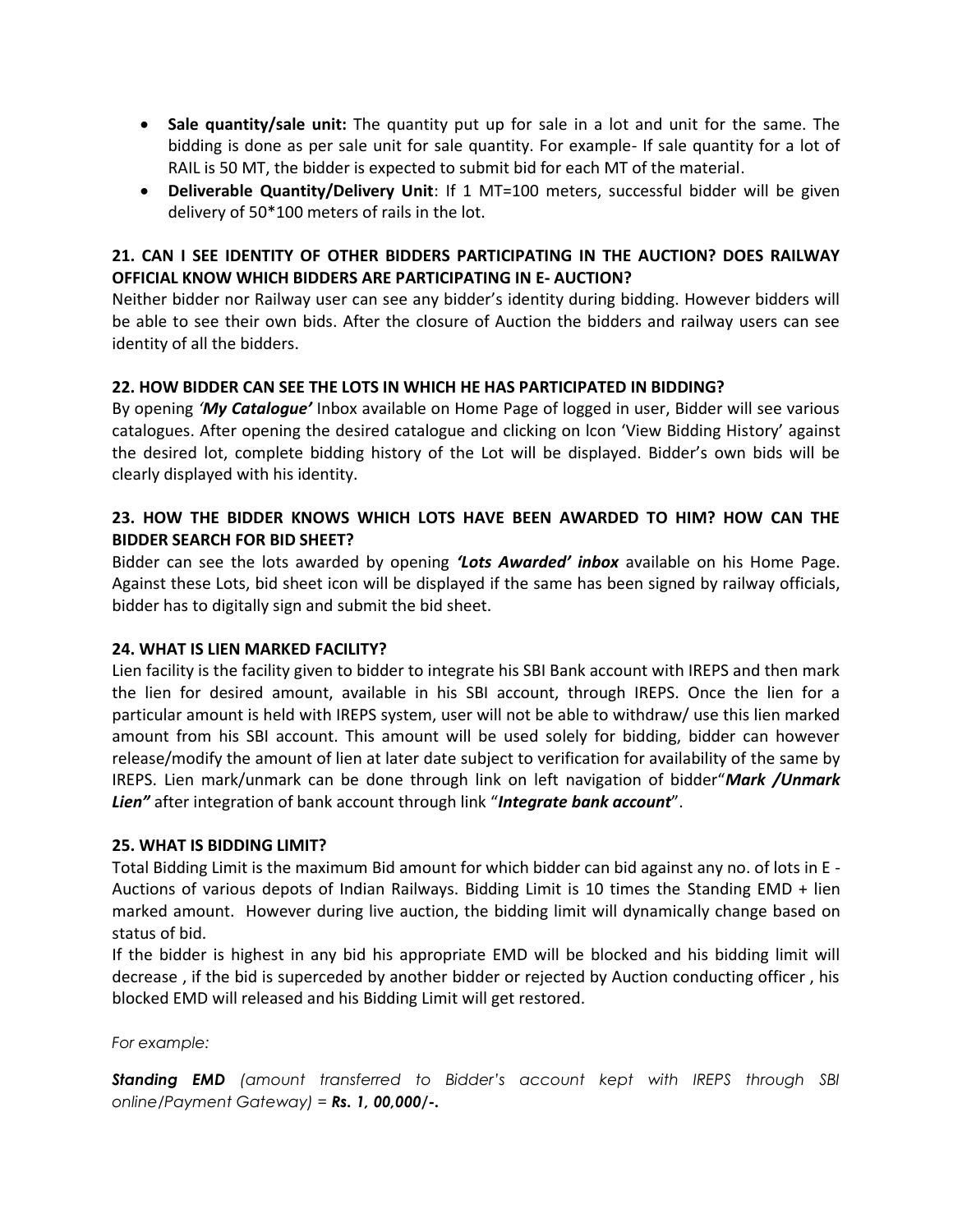#### *Lien Marked amount = Rs. 1, 50, 000/-*

#### *Total bidding limit is ten times of (Standing EMD + Lien)*

*Bidding Limit = 10 times of ( Rs 1, 00,000 + Rs. 1, 50, 000.) = Rs. 2, 50,000/- ( Two Lakhs Fifty Thousand )(i.e. Bidder can bid up to lot value Rs. 25, 00,000/- (Twenty Five Lakhs))*

*If the Bidder's bid rate is Rs. 15,000/- for Lot Qty. of 50 MT and this remains highest in any Lot, then his EMD of 10% of Total Value ( Bid Rate\* Lot Qty ) will be blocked.*

*Bid Value for the lot = (15,000 X 50) = Rs. 7, 50,000/-. (Seven lakh fifty thousand)* 

*10% of this Total Value i.e. 75,000/- will be blocked. Thus bidder will have free balance of Rs. (2, 50,000 – 75,000 = 1,75,000) One Lakh Seventy Five thousand.*

*Bidder's balance bidding limit will be Rs. 25, 00,000- Rs 7, 50,000 = Rs. 17, 50,000/-*

*The blocked amount subsequently releases if his bid is superseded by other higher bids and the bidder no longer remains highest in bidding.*

*If the Bidder wins this lot by the acceptance of Depot officer, EMD amount will be deducted and Account Balance Remains (1, 00,000 - 75,000) = Rs. 25,000/- (Twenty five thousand).*

## **26. HOW MUCH MONEY SHOULD I KEEP IN MY E-AUCTION ACCOUNT ? WHICH SHOULD BE PREFERRED MODE OF PAYMENT FOR STANDING EMD?**

Bidder should keep appr. 10% of expected value of lots for which he wants to bid. Bidder is advised to use lien facility as in such cases amount will remain in his bank account and no refund will be required. Amount from his account will be transferred from the amount on which lien marked after a lot has been awarded to him by the concerned auction conducting officer.

#### **27. CAN I SEE MY ACCOUNT TRANSACTION AND HOW?**

Yes, Bidders can see their account transaction through the link "*View Account Transactions*" available on left navigation of his home page.

#### **28.WHAT ARE THE REFUND PROCEDURES?**

No manual refunds will be required from Railways in case bidder decides to use Lien facility as money has not been transferred to Railway's account.

In case of E-payment made via online Net banking in E-Auction user will seek refund from FA & CAO of respective Railways.

In case of manual payments, bidder should submit request for refund to the depot with which he had deposited payment proof/payments.

#### **29. HOW VIEW/UDATE OF THE BANK DETAILS?**

Logged in Bidder can click *on "View/Update Bank Details"* from the relevant link available on right navigation of his home page.

#### **30**. **WHAT ARE CPCB REQUIRED LOTS**?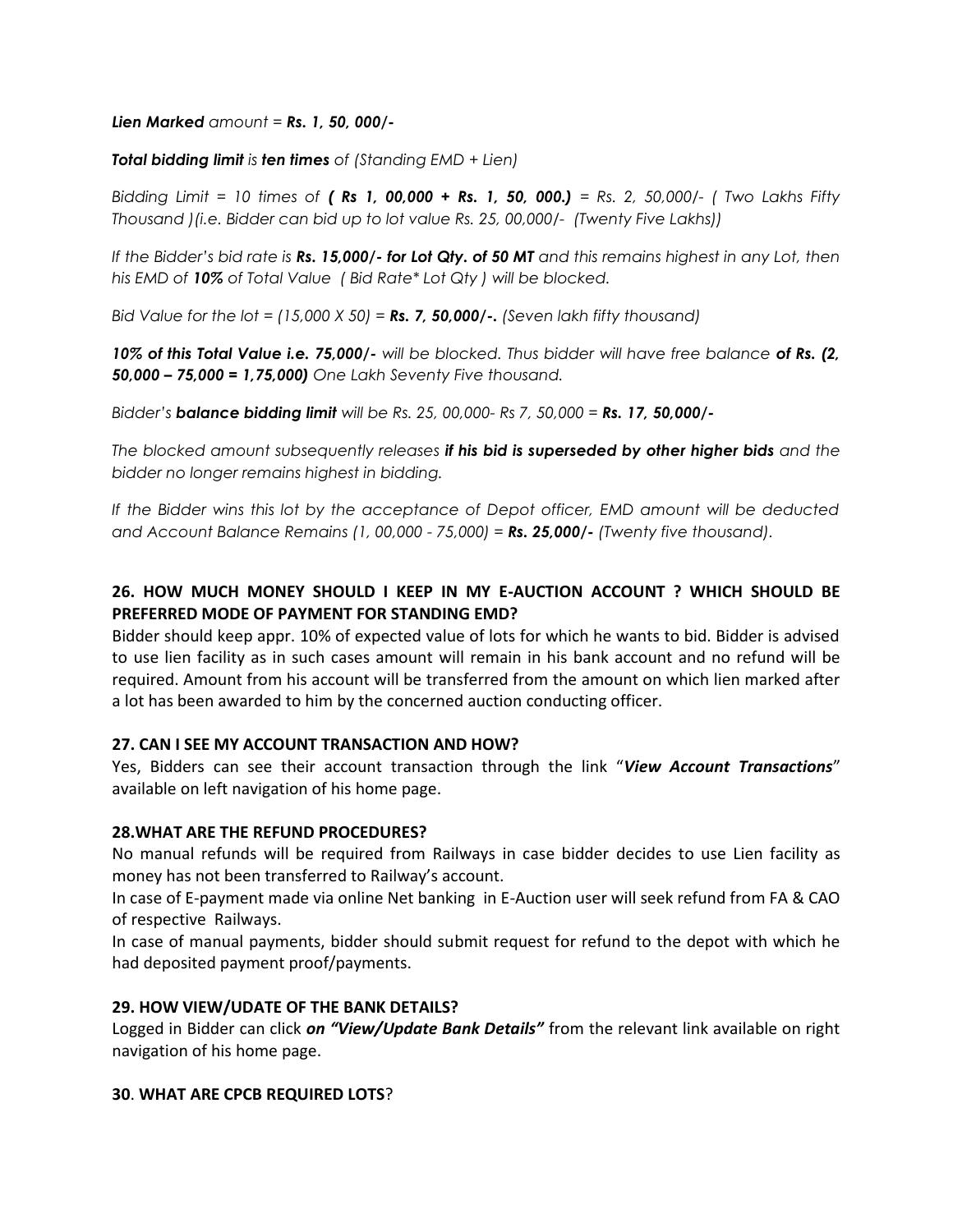Some lot may contains some hazardous/radioactive material etc., purchase of these lots require certificate from CPCB by the purchasing Firm. Depot user will tagged those lot as CPCB (Central pollution Control Board) certificate required , from bidder side, and before bidding on those lots the bidder has to fill the validity and other details etc. of certificate and has to upload the scanned copy of **CPCB certificate in PDF format** .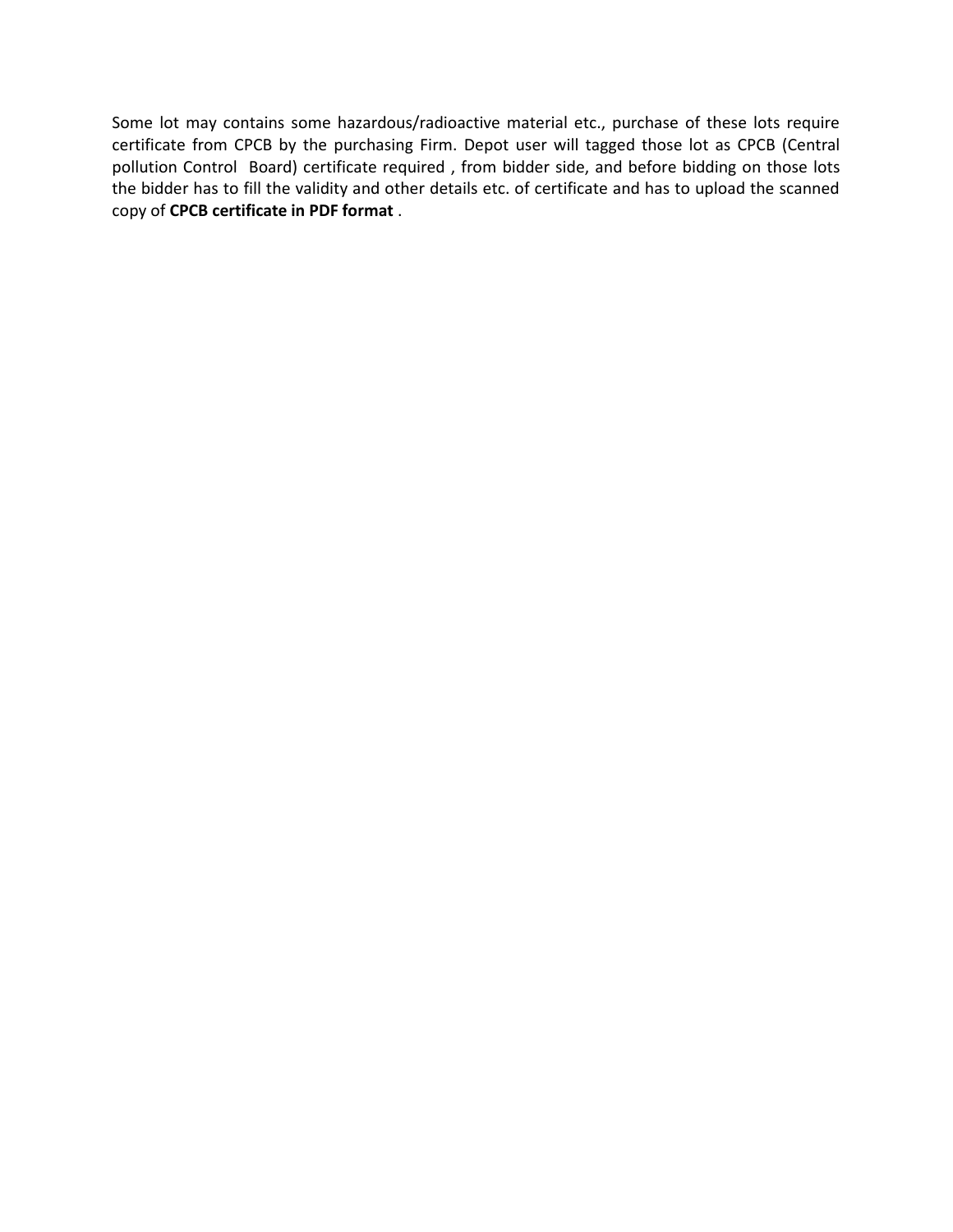## <span id="page-7-0"></span>**Frequently Asked Question on E-Payment**

## **MOST IMPORTANT:**

- **DO NOT SHARE your Bank Details like LOGIN ID, PASSWORDS to ANY ONE neither on Phone nor on E-Mail.**
- **DO NOT CLICK ON ANY E-MAIL LINK to access IREPS OR BANK WEBSITE, go to address bar of browser and type IREPS URL LINK to start your work.**
- **IREPS or BANK will not be responsible for any loss due to sharing of your login ID and password.**

**PLEASE READ SECUIRTY TIPS Under "Learning Center" Link.**

**Ques. -1:- How many Online Payment Options are available on IREPS site ?**

**Ans.:** There are two types of Online Payment in IREPS

**• Direct Debit Transaction:** In Direct Debit transactions, Once the transaction is successful

money will be immediately debited from users account and will be transferred to Railways

Account. Following type of E-Payment are enabled on IREPS

- 1.1 Tender Document Cost (TDC, E-Tender)
- 1.2 Bidder Registration Fee (E-Auction)
- **Lien Feature:** This Feature is currently available only with State Bank of India (SBI) for participating in E-Auction. In Lien amount is blocked in the User's SBI account. In Lien Feature there are three activity involve:
	- **2.1 Integrate Bank Account :** It mean linking of SBI account with IREPS

**2.2 Mark / Un-mark Amount:** It mean blocking and unblocking of amount for bidding in E-Auction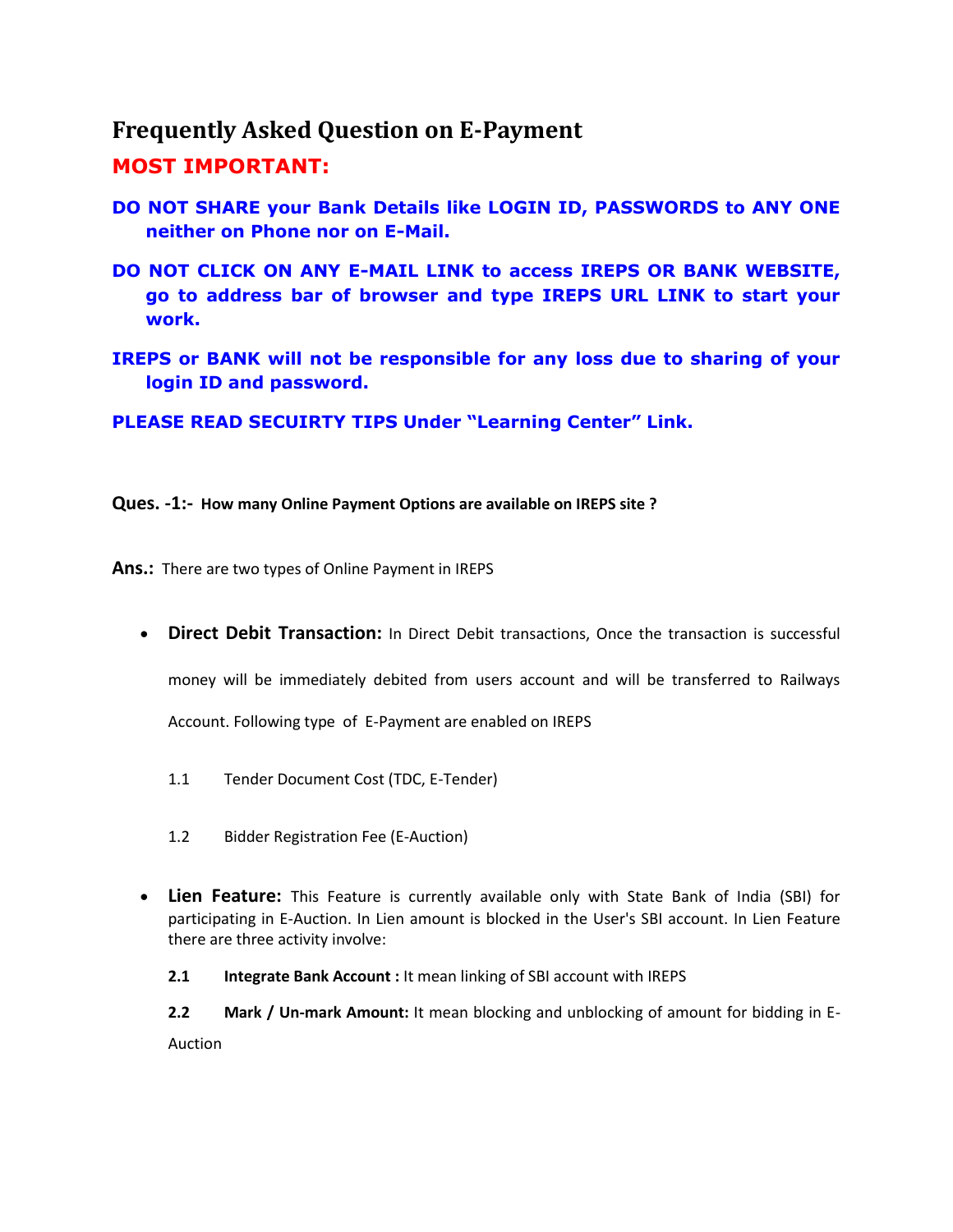**2.3 Lien Fund Transfer :** EMD of lot awarded will be transferred to Railways from blocked amount .

Lien facility is the facility given to bidder to integrate their SBI Bank account with IREPS and then mark the lien for desired amount, available in their SBI account, through IREPS. Once the lien for a particular amount is held with IREPS system, user will not be able to withdraw/ use this lien marked amount from his SBI account. This amount will be used solely for bidding, bidder can however release/modify the amount of lien at later date subject to verification for availability of the same by IREPS. Lien mark/unmark can be done through link on left navigation of bidder"*Mark /Unmark Lien"* after integration of bank account through link "*Integrate bank account*". Lien Fund will be transferred after a lot has been awarded to bidder by the concerned auction conducting officer from Integrated SBI account on which lien is marked.

# **Ques. -2:- Which Type of SBI account will work for making online Transactions on IREPS ?**

**Ans.:** Any User having SBI account will require Internet Banking enabled and below mentioned rights and privileges for making online transactions

- Saving, Personal and Saral account Holder require single user with Transaction rights.
- Corporate account holder (Vistaar, Vyapaar) will require two credentials (User ID and password). One for Administrator of SBI account and other a normal user of same account.

### **Ques. -3:- What are prerequisite for SBI online account and from SBI Branch?**

**Ans.:** Following are the the prerequisite from SBI Branch:

2. **For Saving / Personal /Saral Account:** User ID and password with Transaction rights is required from the Bank Branch.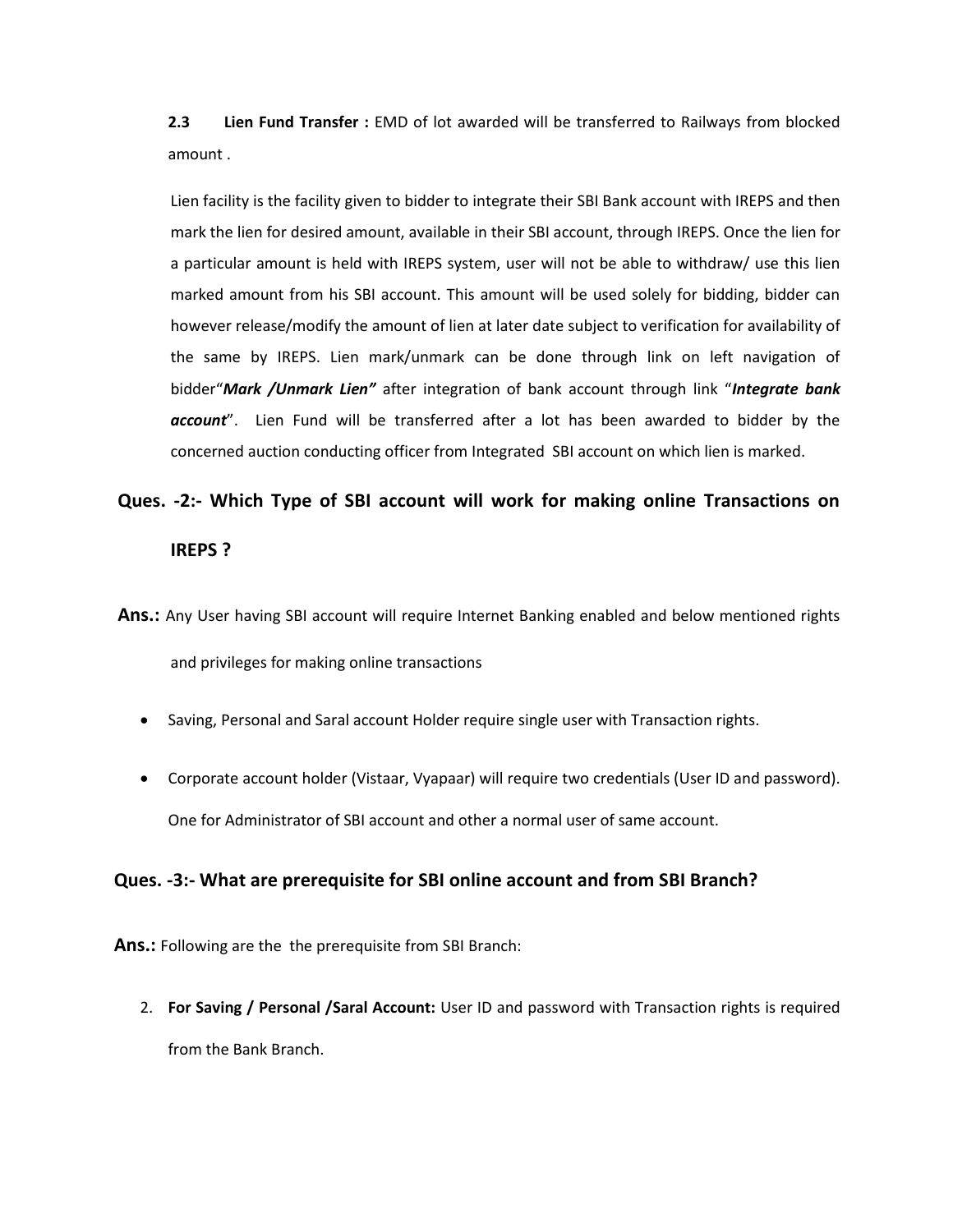3. **For Vistaar / Vyapaar Account:** User ID and password is required for Admin User and Normal User. After that Admin user will assign permission as *Authorizer* to Normal User and will make *Rules* with transaction limit for making transactions. These Rules then will be approved by the Bank Branch Manager, after that this Normal user will be able to do transactions on IREPS. Administrator will manage and assign permission to the normal users. Administrator can create another new user and give the permission, but these new users and their Rules should be approved by Bank Branch Manager then only new users will be able to perform transactions. For more and latest details, please consult M/s SBI.

#### **Ques. -4:- What is the Integration Process for Personal, Saving and Saral SBI account?**

**Ans:** After Successful Registration Bidder can find a link "Integrate Bank Account" in left navigation. On click of this link user will be redirected to SBI website. On SBI site bidder will Enter User name and password, and will be able to see their SBI Account, select and confirm an account which he wants integrate. After successful integration, bidder will be redirected /returned back to IREPS website with a success message.

#### **Ques. -5:- What is the Integration Process for VYAPAAR and VISTAAR SBI account?**

**Ans:** Integration process is same as mentioned in Ques:-4 **the only difference is Vyappar and Vistaar account will be integrated by the Admin of SBI account not by the normal user.** Normal user with Authoriser permission can perform only marking/ Un-marking of the amount.

#### **Ques. -6:- How to Mark Lien amount ?**

**Ans.:** Bidder mark the Lien amount any time from the link *Mark/Un-mark Lien.* After click on the link user will be asked to enter the amount and then it will be redirected to the SBI website. On SBI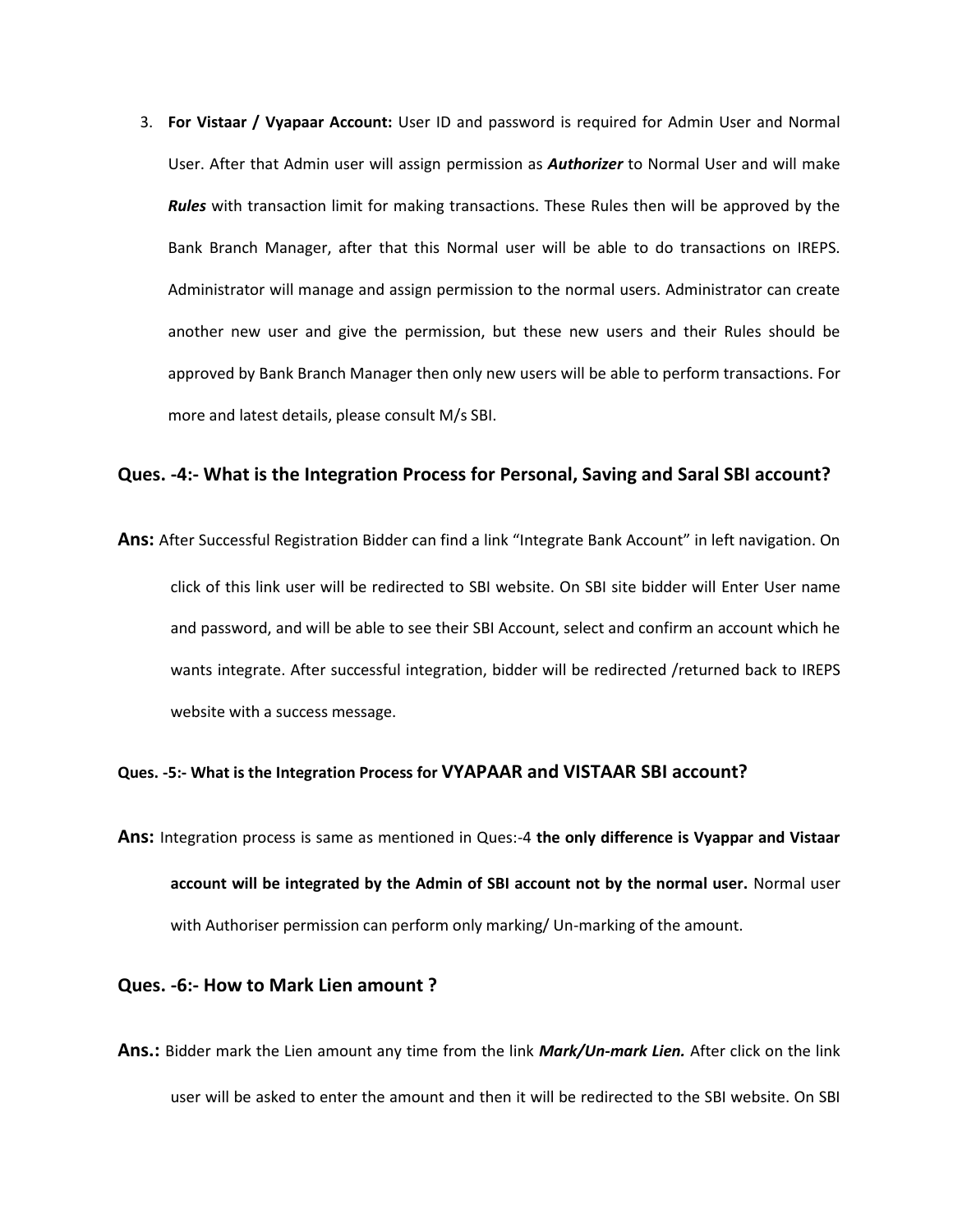site user will be asked to enter the user ID and password of the same account which was integrated with The IREPS. After successful transaction user will be redirected to IREPS site with success message.

#### **Ques. -7:- How Lien marked amount will be unmarked after completion of bidding ?**

- **Ans.:** Bidder can Un-mark the amount any time from the link *Mark/Un-mark Lien.* User can Un-mark the amount which is not blocked in any bidding.
- **Ques.-8:- What to do when facing "Posting Restriction on Account" while trying for marking amount ?**
- **Ans.:** Kindly visit to your Home Branch and request Branch Manager to *Remove the Posting Restriction from Account.*

# **Ques.-9 :- To whom I should contact in case of any problem related to E-Payment Transactions ?**

**Ans.:** You should only contact to EPS Help desk on the phone numbers and e-mail ID given on IREPS website. Please don not give /write any sensitive information to Help desk users like, Login ID and password.

#### **Ques.-10 :-WHAT ARE THE REFUND PROCEDURES?**

**Ans.:** No manual refunds will be required from Railways in case bidder decides to use Lien facility as money has not been transferred to Railway's account.